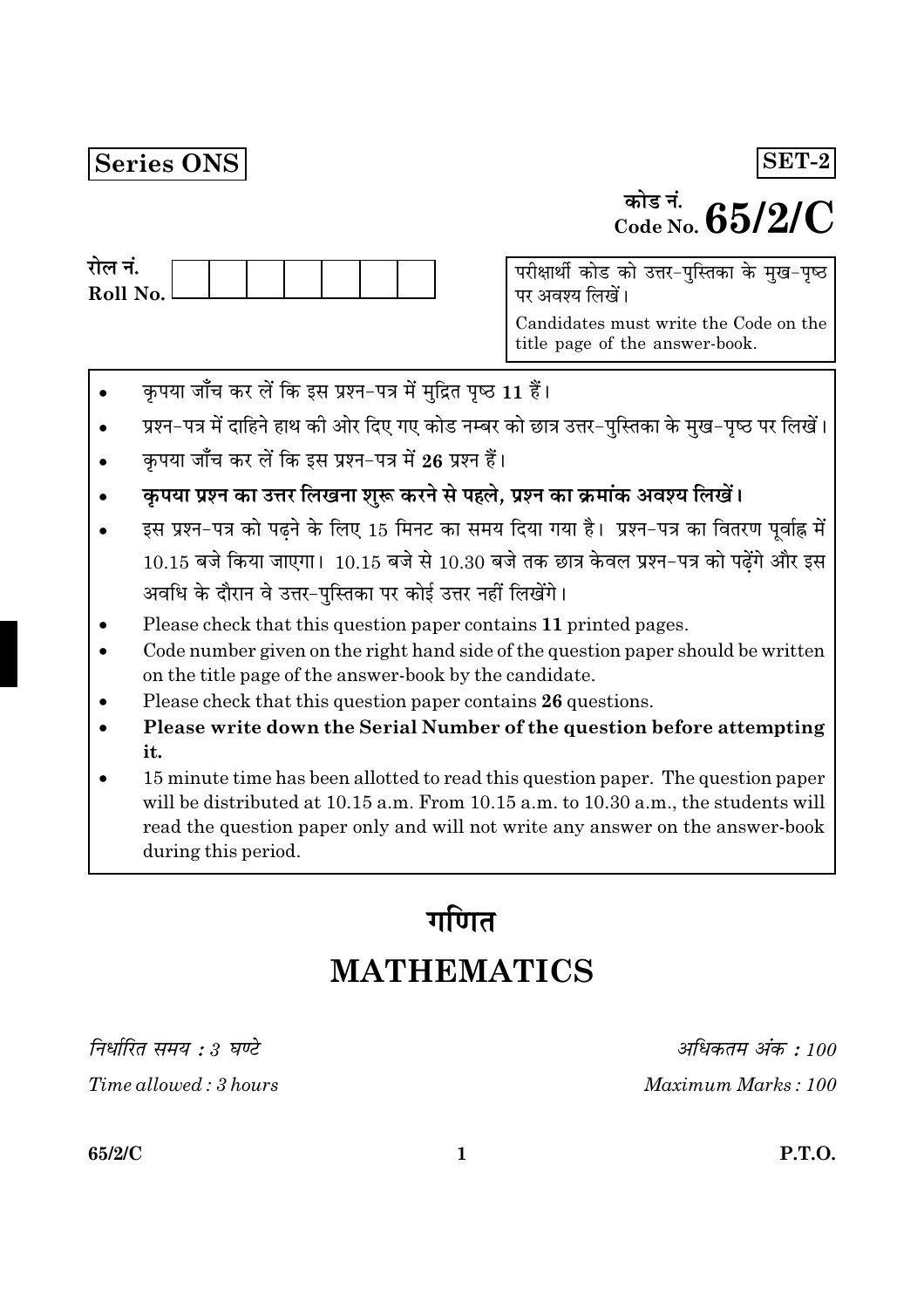#### सामान्य निर्देश :

- सभी प्रश्न अनिवार्य हैं।  $(i)$
- कपया जाँच कर लें कि इस प्रश्न-पत्र में 26 प्रश्न हैं।  $(ii)$
- (iii) खण्ड अ के प्रश्न 1 6 तक अति लघु-उत्तर वाले प्रश्न हैं और प्रत्येक प्रश्न के लिए 1 अंक निर्धारित है।
- (iv) खण्ड ब के प्रश्न 7 19 तक दीर्घ-उत्तर I प्रकार के प्रश्न हैं और प्रत्येक प्रश्न के लिए 4 अंक निर्धारित हैं।
- खण्ड स के प्रश्न 20 26 तक दीर्घ-उत्तर II प्रकार के प्रश्न हैं और प्रत्येक प्रश्न के लिए 6 अंक  $(v)$ निर्धारित हैं।
- (vi) उत्तर लिखना प्रारम्भ करने से पहले कपया प्रश्न का क्रमांक अवश्य लिखिए।

#### **General Instructions:**

- $(i)$ All questions are compulsory.
- (ii) Please check that this question paper contains  $26$  questions.
- (iii) Questions  $1 6$  in Section A are very short-answer type questions carrying 1 mark each.
- (iv) Questions 7 19 in Section B are long-answer I type questions carrying 4 marks  $\epsilon$  *each*
- Questions 20 26 in Section C are long-answer  $II$  type questions carrying 6 marks  $(v)$  $each$ .
- (vi) Please write down the serial number of the question before attempting it.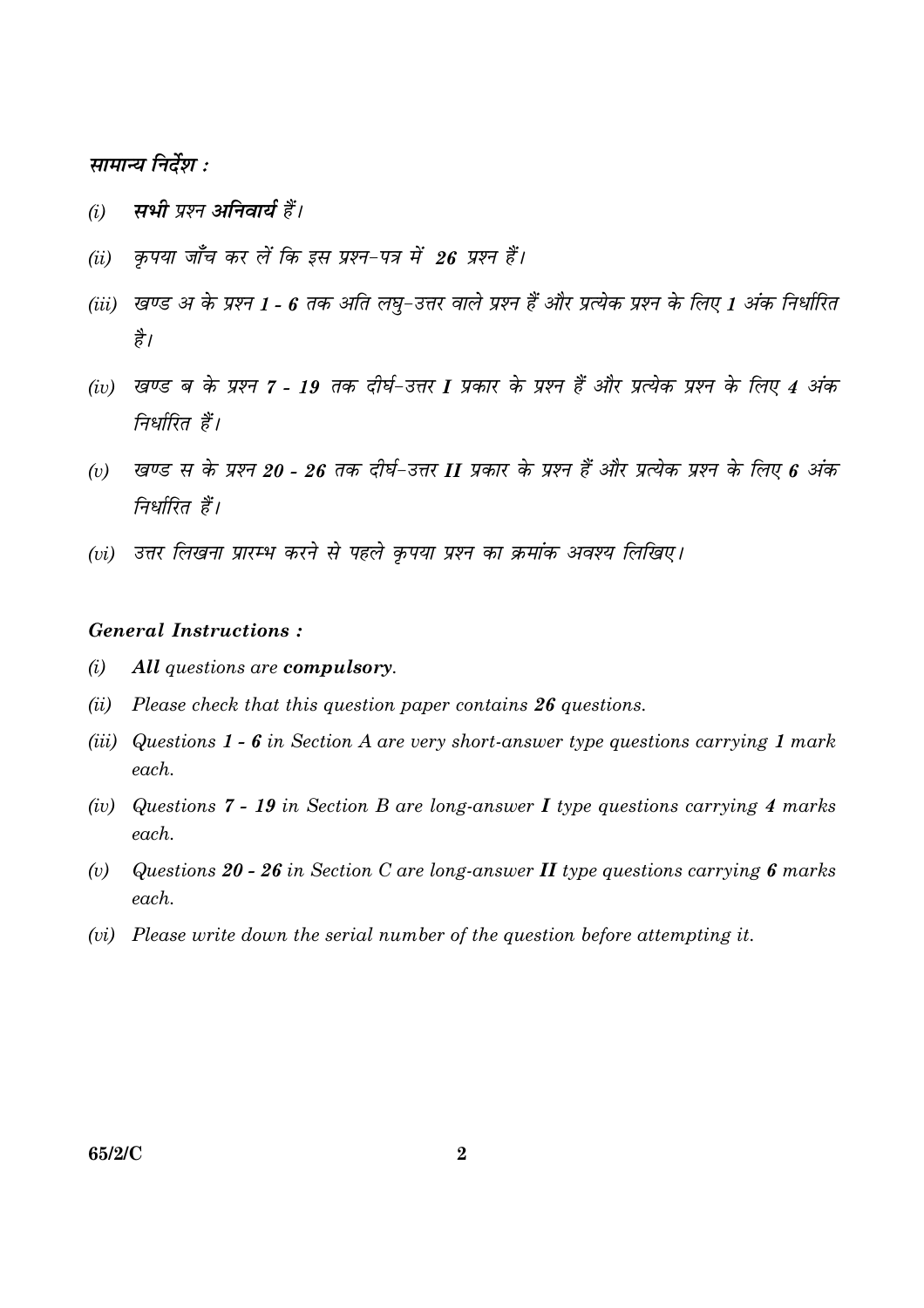#### खण्ड - अ

#### **SECTION - A**

## प्रश्न संख्या 1 से 6 तक प्रत्येक प्रश्न का 1 अंक है। Question numbers 1 to 6 carry 1 mark each.

- उन मात्रक सदिशों की संख्या लिखिए जो सदिशों  $\overrightarrow{a}=2\hat{i}+\hat{j}+2\hat{k}$  तथा  $\overrightarrow{b}=\hat{j}+\hat{k}$  दोनों पर  $1.$ लंब हैं। Write the number of vectors of unit length perpendicular to both the vectors  $\overrightarrow{a}$  = 2 $\hat{i} + \hat{j} + 2\hat{k}$  and  $\overrightarrow{b} = \hat{i} + \hat{k}$ .
- कोटि  $2\times 2$  के सभी सभंव आव्यूहों की संख्या, जिनका प्रत्येक अवयव 1, 2 अथवा 3 है.  $2.$ लिखिए। Write the number of all possible matrices of order  $2 \times 2$  with each entry 1, 2 or 3.

3. 
$$
4\pi x \in N
$$
 और  $\begin{vmatrix} x+3 & -2 \\ -3x & 2x \end{vmatrix} = 8$   $\frac{3}{6}$ ,  $\pi x \in N$   $\pi$   $\pi$   $\pi$   $\pi$   $\pi$   $\pi$   $\pi$   $\pi$ 

If  $x \in N$  and  $\begin{vmatrix} x+3 & -2 \\ -3x & 2x \end{vmatrix} = 8$ , then find the value of x.

उस बिंदु का स्थिति सदिश लिखिए जो बिंदुओं, जिनके स्थिति सदिश  $\overrightarrow{3a} - 2\overrightarrow{b}$  तथा  $2\overrightarrow{a} + 3\overrightarrow{b}$  $\overline{4}$ . है, को मिलाने वाले रेखाखंड को 2:1 के अनुपात में बाँटता है। Write the position vector of the point which divides the join of points with position vectors  $3\overrightarrow{a} - 2\overrightarrow{b}$  and  $2\overrightarrow{a} + 3\overrightarrow{b}$  in the ratio 2 : 1.

65/2/C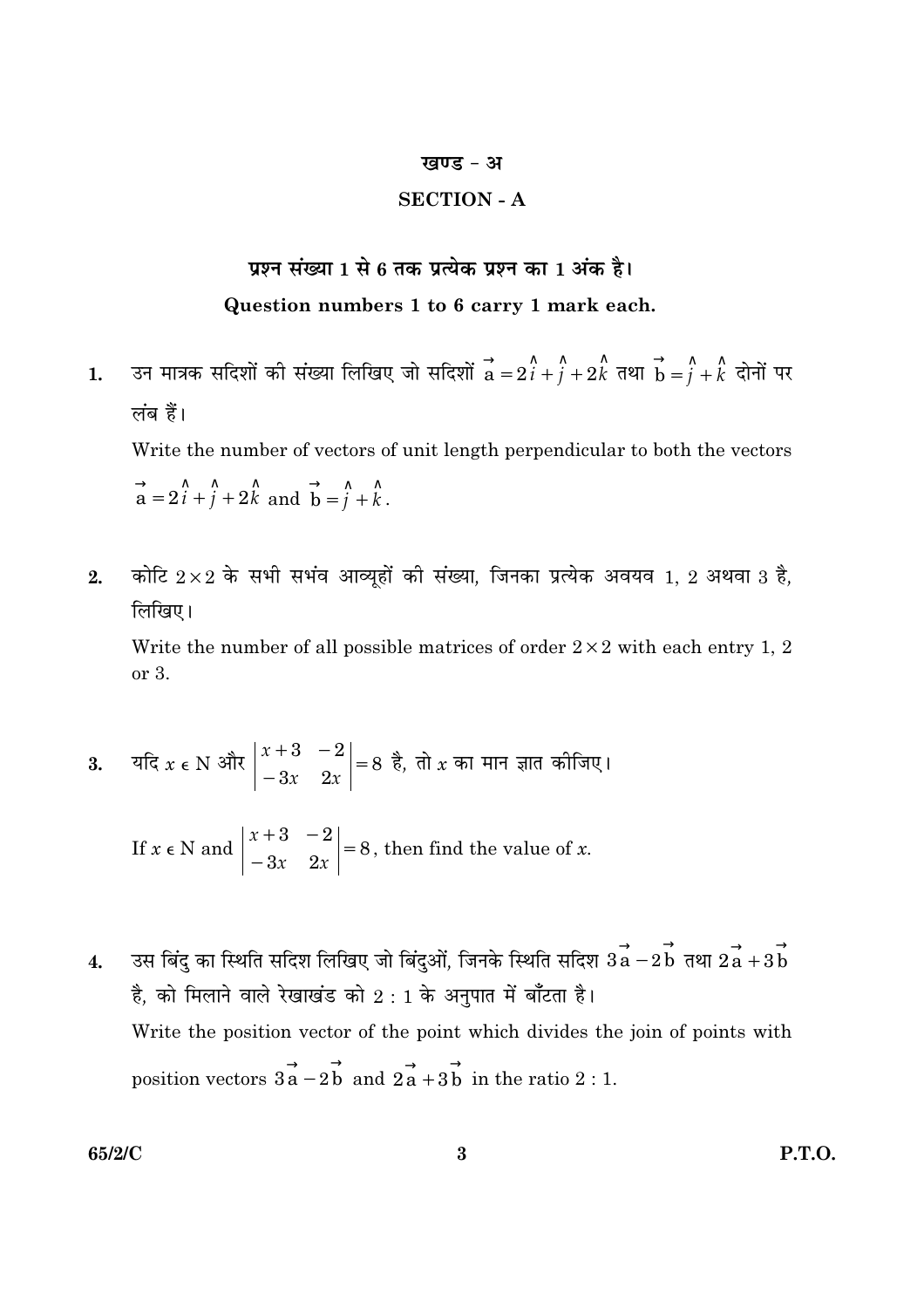उस समतल का सदिश समीकरण ज्ञात कीजिए, जो कि x, y और z-अक्ष पर क्रमश: 3,  $-4$  और 5. 2 अंत:खंड काटता है।

Find the vector equation of the plane with intercepts 3,  $-4$  and 2 on x, y and  $z$ -axis respectively.

प्रारम्भिक स्तंभ संक्रिया  $\mathrm{C}_2 \rightarrow \mathrm{C}_2 + 2 \mathrm{C}_1$  निम्न आव्यूह समीकरण पर लगाइए :  $6.$ 

 $\begin{pmatrix} 2 & 1 \\ 2 & 0 \end{pmatrix} = \begin{pmatrix} 3 & 1 \\ 2 & 0 \end{pmatrix} \begin{pmatrix} 1 & 0 \\ -1 & 1 \end{pmatrix}$ 

Use elementary column operation  $C_2 \rightarrow C_2 + 2C_1$  in the following matrix equation:

 $\begin{pmatrix} 2 & 1 \\ 2 & 0 \end{pmatrix} = \begin{pmatrix} 3 & 1 \\ 2 & 0 \end{pmatrix} \begin{pmatrix} 1 & 0 \\ -1 & 1 \end{pmatrix}$ 

#### खण्ड - ब

#### **SECTION - B**

#### प्रश्न संख्या 7 से 19 तक प्रत्येक प्रश्न के 4 अंक हैं।

#### Question numbers 7 to 19 carry 4 marks each.

यदि वक्र  $y^2 = ax^3 + b$  के बिंदु (2, 3) पर स्पर्श रेखा का समीकरण  $y = 4x - 5$  है, तो  $a$  तथा  $7.$ b के मान ज्ञात कीजिए।

The equation of tangent at (2, 3) on the curve  $y^2 = ax^3 + b$  is  $y = 4x - 5$ . Find the values of a and b.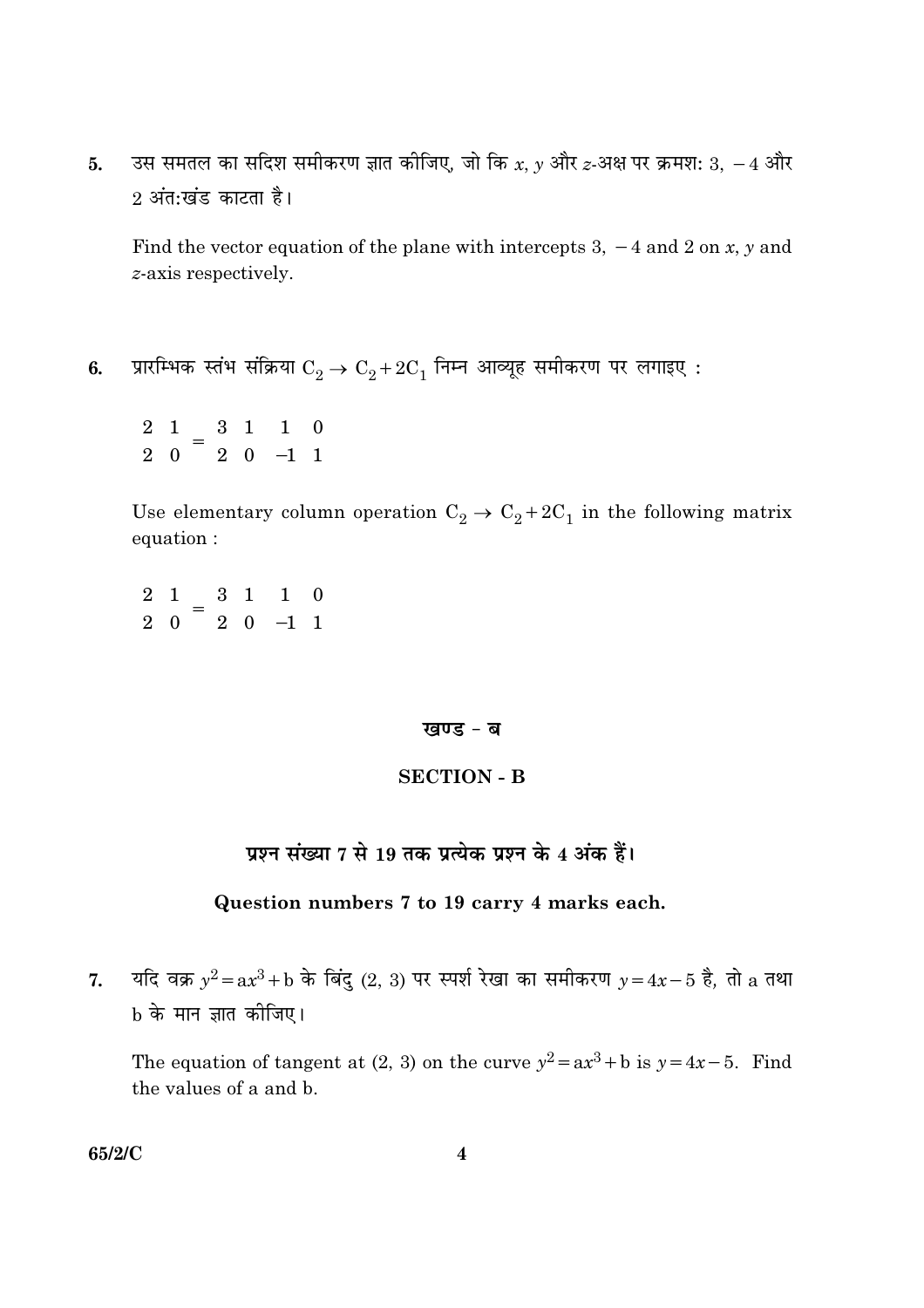उस बिंदु के निर्देशांक कीजिए जहाँ पर बिंदुओं  $A(3, 4, 1)$  और  $B(5, 1, 6)$  से होकर जाने वाली 8. रेखा XZ समतल को प्रतिच्छेद करती है। वह कोण भी ज्ञात कीजिए जो यह रेखा XZ समतल के साथ बनाती है।

Find the coordinates of the point where the line through the points  $A(3, 4, 1)$ and  $B(5, 1, 6)$  crosses the XZ plane. Also find the angle which this line makes with the XZ plane.

ज्ञात कोजिए :  $(3x + 1)\sqrt{4 - 3x - 2x^2} dx$ 9.

Find: 
$$
\int (3x+1)\sqrt{4-3x-2x^2} dx
$$

**10.** एक समांतर चतुर्भुज की दो आसन्न भुजाएँ  $2\hat{i} - 4\hat{j} - 5\hat{k}$  और  $2\hat{i} + 2\hat{j} + 3\hat{k}$  हैं। इसके दोनों विकर्णों के समांतर दो मात्रक सदिश ज्ञात कीजिए। विकर्णों के सदिशों का प्रयोग करके समांतर चतुर्भुज का क्षेत्रफल ज्ञात कीजिए।

The two adjacent sides of a parallelogram are  $2\hat{i} - 4\hat{j} - 5\hat{k}$  and  $2\hat{i} + 2\hat{j} + 3\hat{k}$ . Find the two unit vectors parallel to its diagonals. Using the diagonal vectors, find the area of the parallelogram.

द्वितीय चतुर्थांश में ऐसे वृत्तों के कुल का अवकल समीकरण ज्ञात कीजिए जो निर्देशांक अक्षों  $11.$ को स्पर्श करते हैं।

Form the differential equation of the family of circles in the second quadrant and touching the coordinate axes.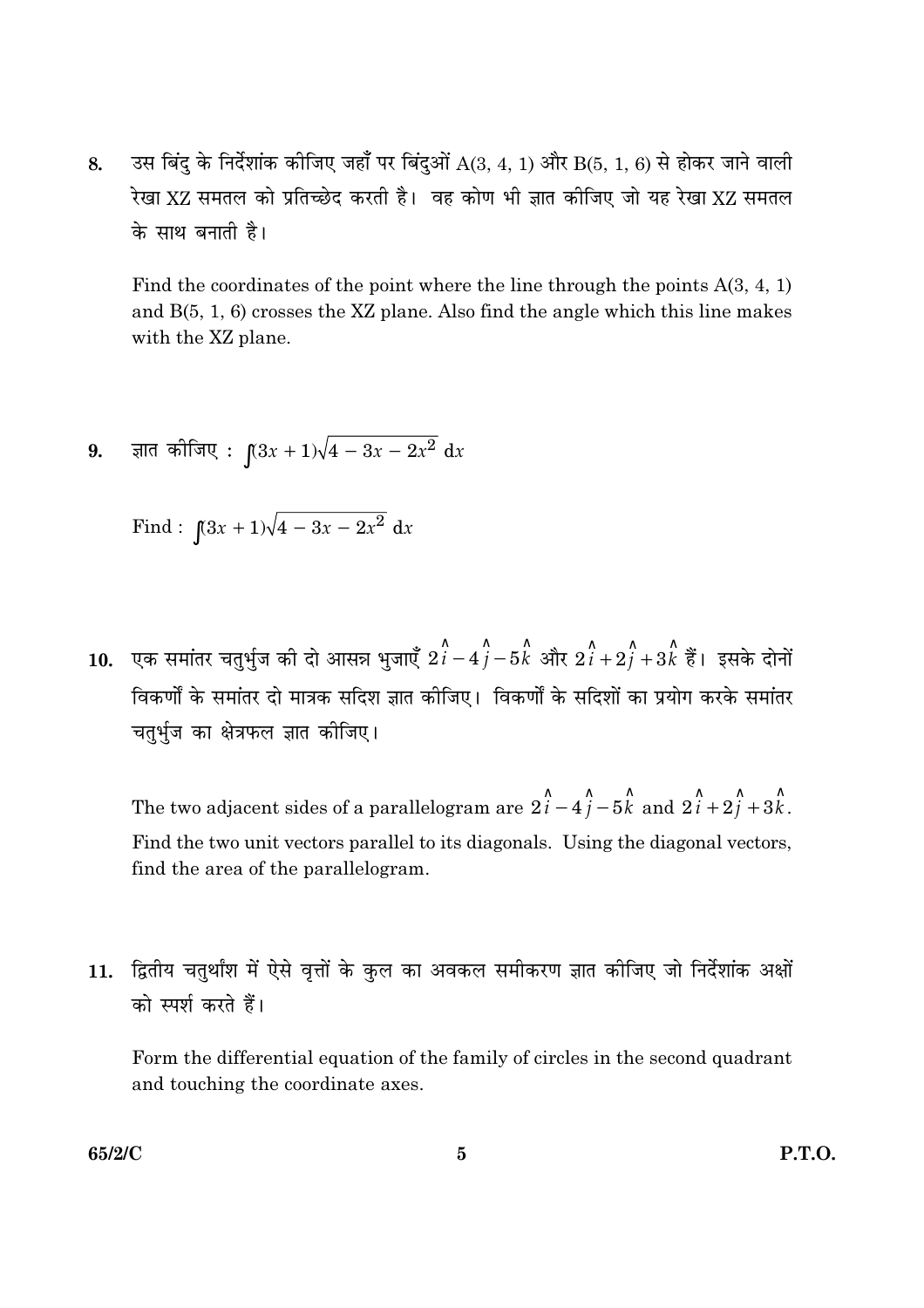एक पासा फेंकने के खेल में एक व्यक्ति ₹ 5 जीतता है यदि उसे 4 से बड़ी संख्या प्राप्त होती  $12.$ है अन्यथा वह ₹ 1 हार जाता है। वह व्यक्ति 3 बार पासा फेंकने का निर्णय लेता है लेकिन चार से बड़ी संख्या प्राप्त करने पर खेल छोड़ देता है। मनुष्य द्वारा जीती/हारी जाने वाली राशि की प्रत्याशा ज्ञात कीजिए।

#### अथवा

एक थैले में 4 गेंदें हैं। यादुच्छया दो गेंदें बिना प्रतिस्थापना के निकाली गई और दोनों सफेद पाई गई। इसकी क्या प्रायिकता है कि थैले में सभी गेंदें सफेद हैं?

In a game, a man wins  $\bar{\xi}$  5 for getting a number greater than 4 and loses  $\bar{\tau}$  1 otherwise, when a fair die is thrown. The man decided to throw a die thrice but to quit as and when he gets a number greater than 4. Find the expected value of the amount he wins/loses.

#### OR.

A bag contains 4 balls. Two balls are drawn at random (without replacement) and are found to be white. What is the probability that all balls in the bag are white?

13. एक टस्ट ने दो प्रकार के बाण्ड (अनबंध पत्र) में धन निवेशित किया। पहले बाण्ड में 10% ब्याज और दूसरे बाण्ड में 12% ब्याज मिलता है। ट्रस्ट को ₹ 2,800 कुल ब्याज प्राप्त हुआ। परन्तु यदि ट्रस्ट ने अदला-बदली करके बाण्डों में धन लगाया होता, तो उसे ₹ 100 कम ब्याज प्राप्त होता। आव्यह विधि से ज्ञात कीजिए कि ट्रस्ट ने कितना धन निवेशित किया। प्राप्त ब्याज को हेल्पऐज इंडिया में दान किया जाएगा। इस प्रश्न में कौन-सा मुल्य दर्शाया गया है?

A trust invested some money in two type of bonds. The first bond pays 10% interest and second bond pays 12% interest. The trust received  $\bar{\tau}$  2,800 as interest. However, if trust had interchanged money in bonds, they would have got  $\bar{\tau}$  100 less as interest. Using matrix method, find the amount invested by the trust. Interest received on this amount will be given to Helpage India as donation. Which value is reflected in this question?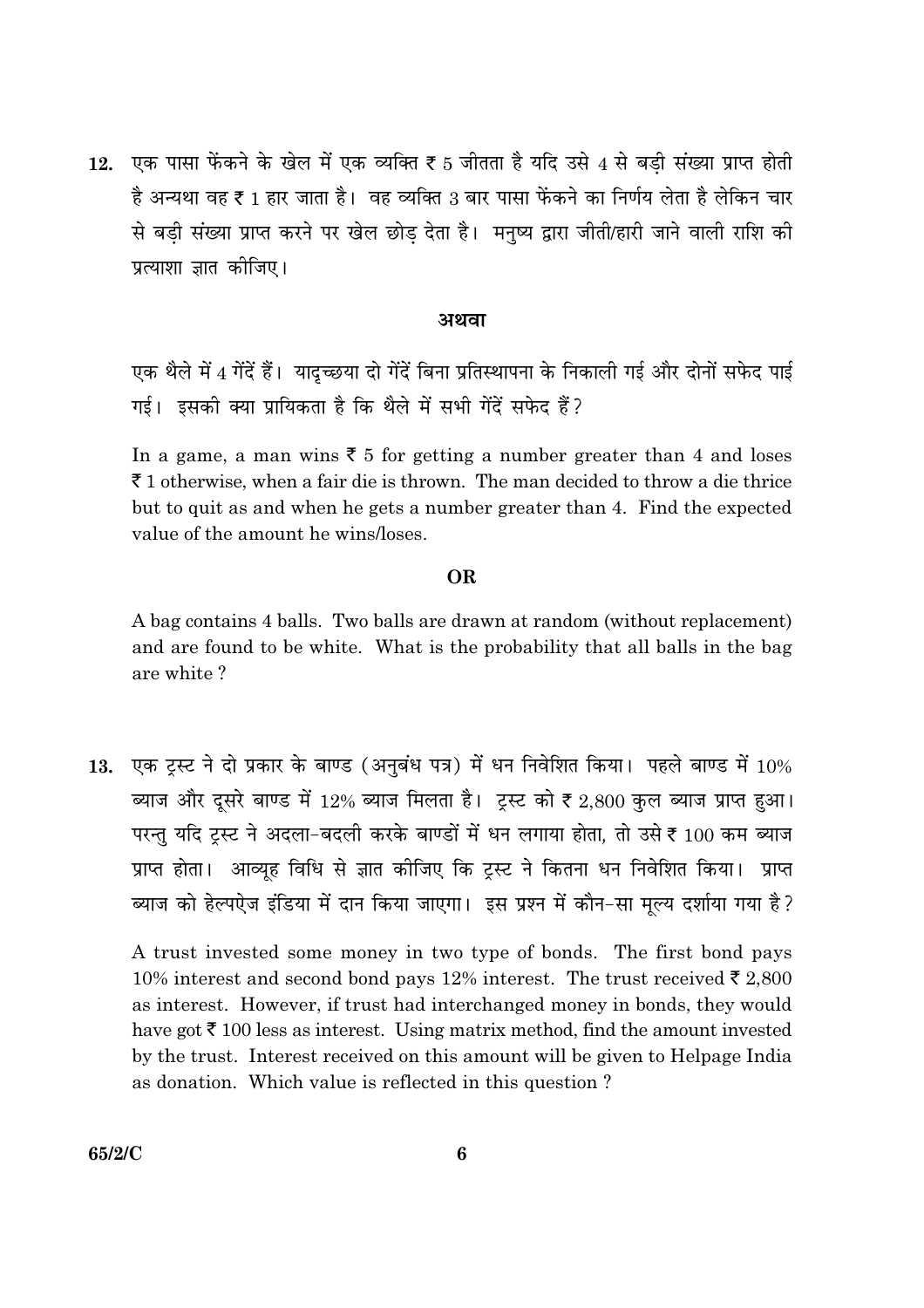14.  $x^{\text{sin}x} + (\text{sin}x)^{\cos x}$  का  $x$  के सापेक्ष अवकलन कीजिए।

#### अथवा

यदि y = 2 cos(logx) + 3 sin(logx) है, तो सिद्ध कीजिए कि  $x^2 \frac{d^2y}{dx^2} + x \frac{dy}{dx} + y = 0$  है।

Differentiate  $x^{\text{sin}x} + (\text{sin}x)^{\text{cos}x}$  with respect to x.

#### **OR**

If  $y = 2 \cos(\log x) + 3 \sin(\log x)$ , prove that  $x^2 \frac{d^2y}{dx^2} + x \frac{dy}{dx} + y = 0$ .

15. 
$$
x \neq 0
$$
 or  $\frac{1}{x} \neq 0$  or  $\frac{1}{x} \cdot \sin^{-1} x + \sin^{-1} (1 - x) = \cos^{-1} x$ 

#### अथवा

यदि 
$$
cos^{-1}\frac{x}{a} + cos^{-1}\frac{y}{b} = α
$$
 है, तो सिद्ध कीजिए कि  $\frac{x^2}{a^2} - 2\frac{xy}{ab}cosα + \frac{y^2}{b^2} = sin^2α$  है

Solve the equation for  $x : sin^{-1}x + sin^{-1}(1-x) = cos^{-1}x$ 

**OR** 

If 
$$
\cos^{-1}\frac{x}{a} + \cos^{-1}\frac{y}{b} = \alpha
$$
, prove that  $\frac{x^2}{a^2} - 2\frac{xy}{ab}\cos\alpha + \frac{y^2}{b^2} = \sin^2\alpha$ 

16. यदि  $x = a \sin 2t(1 + \cos 2t)$  तथा  $y = b \cos 2t(1 - \cos 2t)$  है, तो  $t = \frac{\pi}{4}$  पर  $\frac{dy}{dx}$  ज्ञात कीजिए।

If  $x = a \sin 2t(1 + \cos 2t)$  and  $y = b \cos 2t(1 - \cos 2t)$ , find  $\frac{dy}{dx}$  at  $t = \frac{\pi}{4}$ .

65/2/C

**P.T.O.**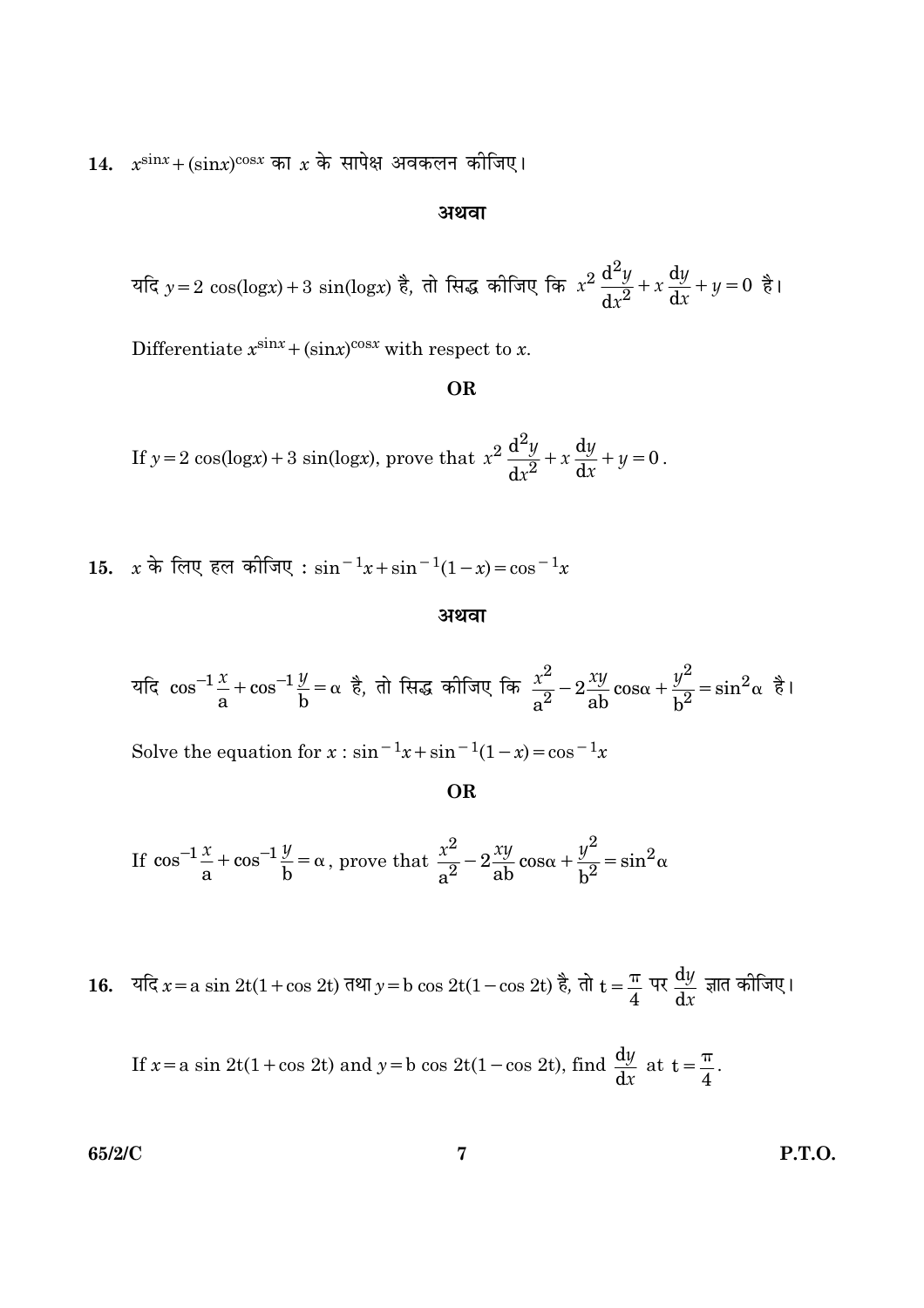17. अवकल समीकरण को हल कीजिए:

$$
y + x\frac{\mathrm{d}y}{\mathrm{d}x} = x - y\frac{\mathrm{d}y}{\mathrm{d}x}
$$

Solve the differential equation :  $% \left\vert \cdot \right\rangle$ 

$$
y + x\frac{\mathrm{d}y}{\mathrm{d}x} = x - y\frac{\mathrm{d}y}{\mathrm{d}x}
$$

18. मान ज्ञात कीजिए : 
$$
\int_{0}^{\frac{\pi}{2}} \frac{\sin^2 x}{\sin x + \cos x} dx
$$

अथवा

मान ज्ञात कीजिए : 
$$
\int_{0}^{\frac{3}{2}} |x \cos \pi x| dx
$$

Evaluate: 
$$
\int_{0}^{\frac{\pi}{2}} \frac{\sin^2 x}{\sin x + \cos x} dx
$$

Evaluate: 
$$
\int_{0}^{\frac{3}{2}} |x \cos \pi x| dx
$$

19. ज्ञात कीजिए : 
$$
\int \frac{x^2}{x^4 + x^2 - 2} dx
$$

Find: 
$$
\int \frac{x^2}{x^4 + x^2 - 2} dx
$$

65/2/C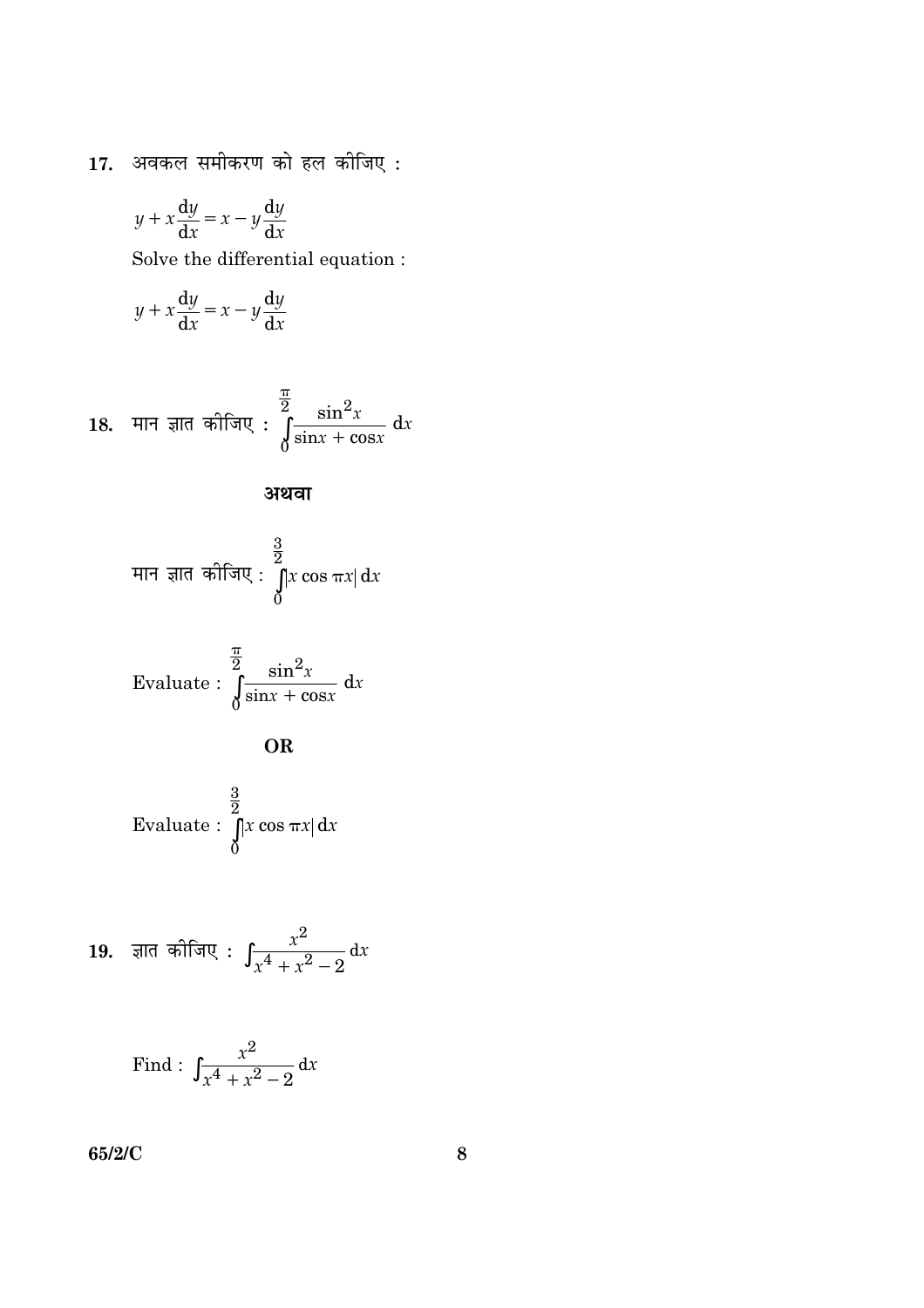#### खण्ड - स

#### **SECTION - C**

## प्रश्न संख्या 20 से 26 तक प्रत्येक प्रश्न के 6 अंक हैं।

## Question numbers 20 to 26 carry 6 marks each.

20. सारणिकों के गुणधर्मों का प्रयोग कर सिद्ध कीजिए कि  $\Delta\text{ABC}$  एक समद्विबाहु त्रिभुज है यदि

 $\begin{vmatrix} 1 & 1 & 1 \\ 1+\cos A & 1+\cos B & 1+\cos C \\ \cos^2 A+\cos A & \cos^2 B+\cos B & \cos^2 C+\cos C \end{vmatrix} = 0 \quad \frac{1}{6}$ 

#### अथवा

एक दुकानदार के पास तीन विभिन्न प्रकार के पेन 'A', 'B' और 'C' हैं। मीनू ने प्रत्येक प्रकार का एक-एक पेन कुल ₹ 21 में खरीदा। जीवन ने 'A' प्रकार के 4 पेन, 'B' प्रकार के 3 पेन और 'C' प्रकार के 2 पेन ₹ 60 में खरीदे जबकि शिखा ने 'A' प्रकार के 6 पेन, 'B' प्रकार के 2 पेन और 'C' प्रकार के 3 पेन ₹ 70 में खरीदे। आव्यूह विधि से प्रत्येक प्रकार के पेन का मूल्य ज्ञात कोजिए।

Using properties of determinants, show that  $\triangle ABC$  is isosceles if:

 $\begin{vmatrix} 1 & 1 & 1 \ 1+\cos A & 1+\cos B & 1+\cos C \ \cos^2 A+\cos A & \cos^2 B+\cos B & \cos^2 C+\cos C \end{vmatrix} = 0$ 

#### **OR**

A shopkeeper has 3 varieties of pens 'A', 'B' and 'C'. Meenu purchased 1 pen of each variety for a total of  $\overline{\xi}$  21. Jeevan purchased 4 pens of 'A' variety, 3 pens of 'B' variety and 2 pens of 'C' variety for ₹ 60. While Shikha purchased 6 pens of 'A' variety, 2 pens of 'B' variety and 3 pens of 'C' variety for  $\overline{\xi}$  70. Using matrix method, find cost of each variety of pen.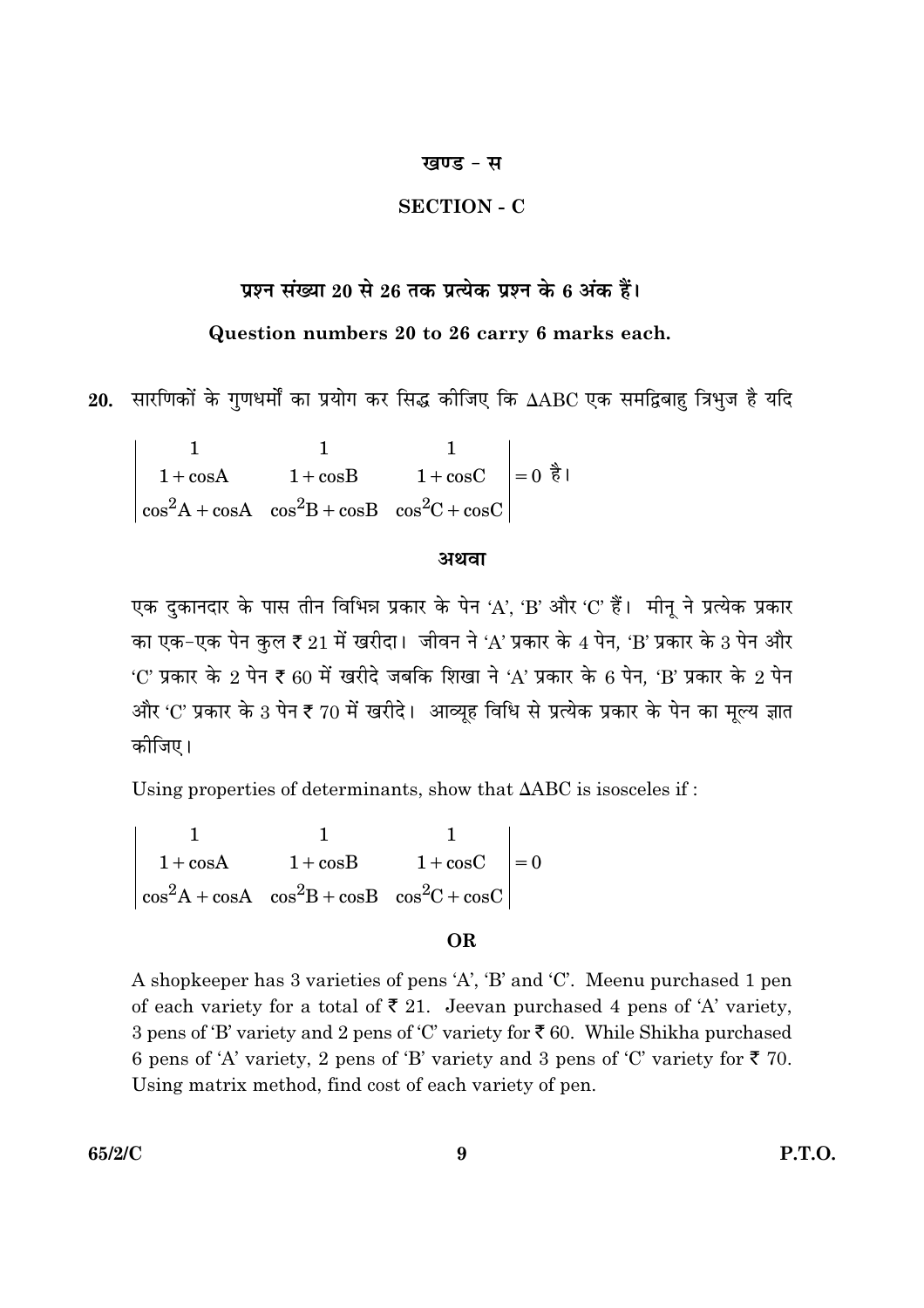21. दो प्रकार के खाद 'A' और 'B' हैं। 'A' में 12% नाइट्रोजन और 5% फास्फोरिक एसिड है जबकि 'B' में 4% नाइट्रोजन और 5% फास्फोरिक एसिड है। मिट्टी के स्थिति परीक्षण के बाद किसान को ज्ञात हुआ कि उसे फसल के लिए कम से कम 12 कि.ग्रा. नाइटोजन और 12 कि.ग्रा. फास्फोरिक एसिड की आवश्यकता है। यदि 'A' का मल्य ₹ 10 प्रति कि.ग्रा. और 'B' का मल्य ₹ 8 प्रति कि.ग्रा. है तो आलेख द्वारा परिकलित कीजिए कि उसे प्रत्येक प्रकार की कितनी खाद प्रयोग करनी चाहिए कि कम से कम कीमत में पोषक तत्वों की आवश्यकता पूरी हो जाए।

There are two types of fertilisers 'A' and 'B'. 'A' consists of 12% nitrogen and 5% phosphoric acid whereas 'B' consists of 4% nitrogen and 5% phosphoric acid. After testing the soil conditions, farmer finds that he needs at least 12 kg of nitrogen and 12 kg of phosphoric acid for his crops. If 'A' costs  $\bar{\xi}$  10 per kg and 'B' cost  $\bar{\xi}$  8 per kg, then graphically determine how much of each type of fertiliser should be used so that nutrient requirements are met at a minimum cost.

22. सिद्ध कीजिए कि समद्विबाहु त्रिभुज, जिसमें r त्रिज्या का एक अंतवृत खींचा गया है, का न्यूनतम परिमाप  $6\sqrt{3}$  r है।

#### अथवा

यदि एक समकोण त्रिभुज में कर्ण तथा एक भुजा का योग दिया गया हो, तो दर्शाइए कि त्रिभुज का क्षेत्रफल अधिकतम होगा जबकि उनके बीच का कोण  $\frac{\pi}{3}$  होगा।

Prove that the least perimeter of an isosceles triangle in which a circle of radius r can be inscribed is  $6\sqrt{3}$  r.

#### **OR**

If the sum of lengths of hypotenuse and a side of a right angled triangle is given, show that area of triangle is maximum, when the angle between them

is  $\frac{\pi}{3}$ .